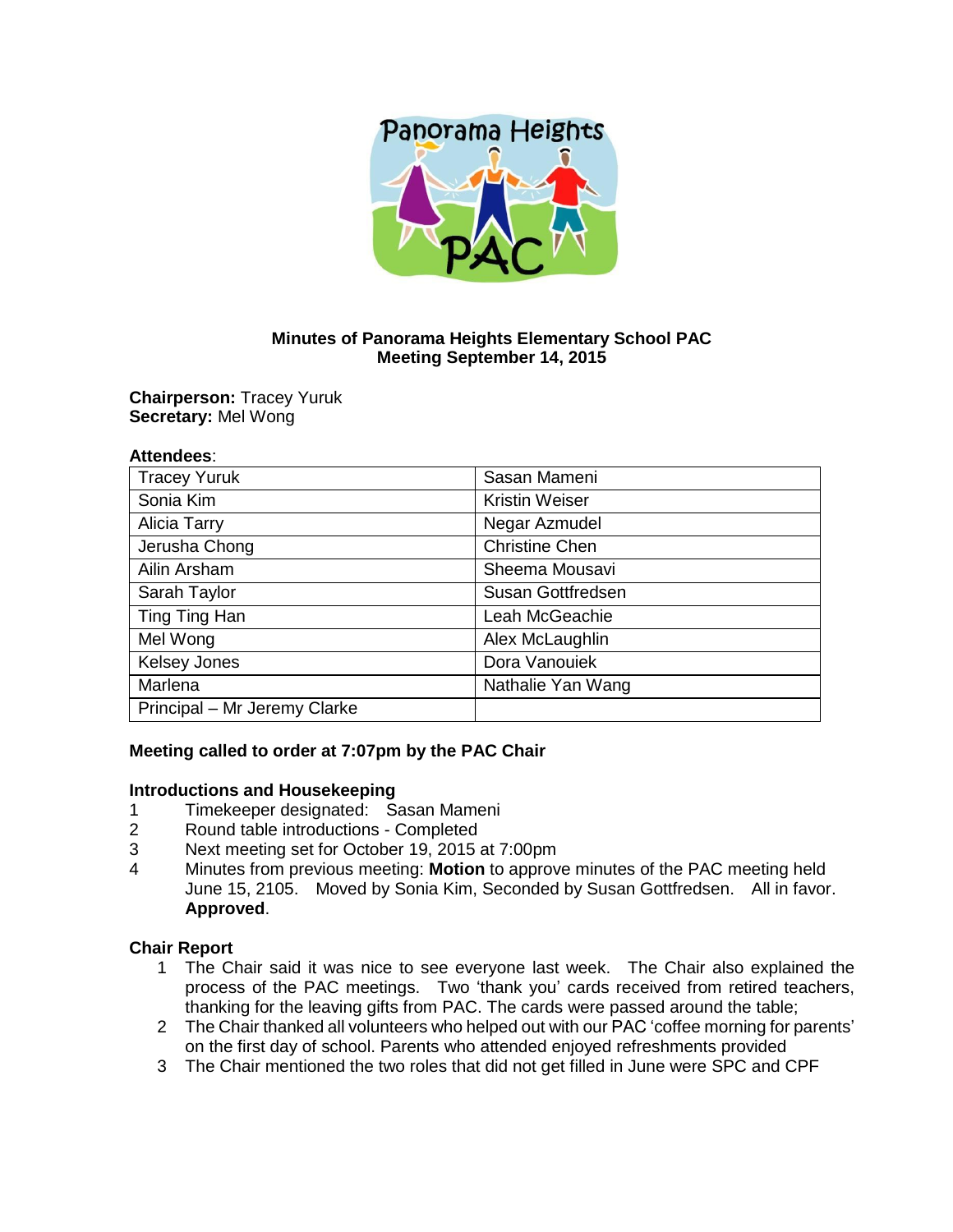## **School Report** – **Mr. Jeremy Clarke**

- 1 Principle explained enrollment to staff 19 divisions. Our school has **479 students** this year. Currently there are 20 divisions; when adding a division, they need to follow process to fill the permanent position and 20<sup>th</sup> Division was filled by Ms Davey Div 2; All classes are full. Not a lot of movement in French or in English for all grades;
- 2 Fundraising committee, already talking about organizing Terry Fox run;
- 3 Class placements: Teachers work hard placing students. Student placements were not random. Students placed in the best possible learning environment Placements are complicated due to students' requirements
- 4 Mr Clarke explained the role of SPC (Student Planning Counsel) to the parents. Usually three PAC reps assigned for the school.

#### **New Business**

1 The first order of new business was filling the two open positions, SPC and CPF: Leah McGeachie volunteered for SPC. **Motion** to elect Leah McGeachie as SPC representative. **Moved** by Tracey Yuruk, **Seconded** by Sonia Kim. All in favor. **Motion Passed**.

Susan Gottfredsen explained CPF's past requirements and responsibilities. Parents discussed among themselves regarding the benefits and time required as a volunteer. Susan has email information for the CPF.

2 Emergency kits: Each classroom has an emergency kit that were paid for by parents at the beginning of kindergarten. Alex McLaughlin will be responsible for the emergency kits for 2015 school year.

Purchase of new emergency-kit carts: PAC will check into purchase of carts.

- 3 The hot lunch coordinators provided update on Hot lunch pizza purchases. \$1.00 from the sale of each Hot Lunch will be donated to the Terry Fox Foundation
- 4 Mr Clarke confirmed that the 'activity day' was approved and mentioned that Staff and parent volunteers are needed to help run the events.
- 5 School Fundraiser: Mr Clarke talked about Entertainment books. The Principal responsible for overseeing the fundraiser and will continue this year. Books will be sent out at the end of the week
- 6 The Chair mentioned that 'Walking school bus' will be on Wednesday (Sept. 16, 2015). Lemonade will be serving as an incentive to walk to school, which will reduce vehicle traffic. The Chair advised parents that walking school bus requires volunteers
- 7 Open house: Mr Clarke said most schools have a 'meet the teacher' or 'parent' night. Open house will go ahead on September 24. The principal plans to send out a notice. This will be an informal opportunity to see the school and meet the teacher.
- 8 The book fair will be open on Wednesday 23<sup>rd</sup> between 2.45pm and 4:30pm also on Thursday  $24<sup>th</sup>$  between 2.45pm and 4:30pm then again during 'Open House' between 6.45pm-7.45pm the same day
- 9 Photo day will be on September 30, 2015 by Life Touch. It will take place between 8.30 am to 1.30 pm in the gym.
- 10 Discussion of lunch lady budget: Order trend has been decrease has been discussed. Other schools have been successful. Why are we reducing the budget? No longer term agreement with Lunch lady, it's how much the PAC would like to use Lunch lady. Principal will follow up with lunch lady about % back to PAC.
- 11 Treat day coordinator mentioned there would be 9 treat days. The cost will be increased by \$1 to \$14.50. Kids now know their division numbers and will be able to complete the order form. Order forms is ready and available online.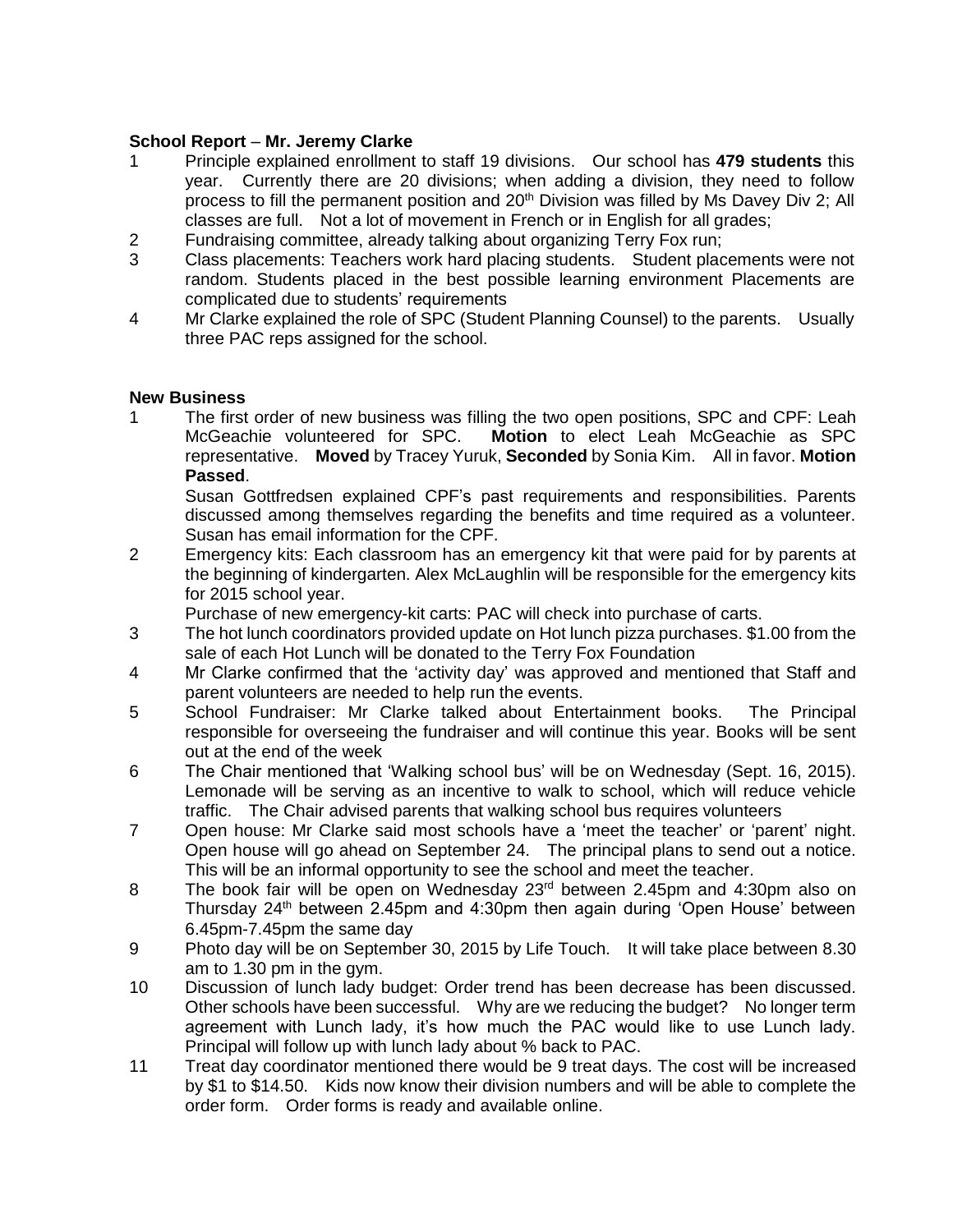- 12 One parent suggested various types of fundraising ideas, such as a winter festival. Principal needs notice to reserve the gym for these events.
- 13 Grade 5 Committee discussed Grade 5 gifts, such as key chains and pizza lunch and yearend field trip. Students will pay for sweatshirts. Principle confirmed gaming funds can be used for transportation for the grade 5 events. This years plan will be Cultus Lake. .
- 14 Principle discussed some of the rules and regulation around parent volunteering.
- 15 SEP Coordinator: Discussed lice issue regarding gym equipment. No policy regarding sending kids home when infected with lice. The school can't mandate Lice checks if parents don't want to participate.
- 16 Parent education: Chair presented, at coordinator's absence, 5 speaker suggestions. *Nutrition, iGuy and iGirl (aimed at grade 4/ 5), Birth Order, Gordon Neufeld and People Savers.* A request to raise the budget to \$1500 was not supported at this time. Parents would like to have a list of programs to choose from that will be more practical for parents. A request was voiced to see if the parent-ed topic could address more of the school population, especially if on a limited budget. There was a suggestion by PAC Vice Chair to raise the Parent Ed Budget to \$800-\$1000. General consensus was to wait until the next PAC meeting to discuss budget. Need the events spaced out if possible. It was suggested that SEP is for development of students, such as the first aid for the kids. PAC to discussion further with the Parent Education coordinator.
- 17 One parent asked about, fundraising options such as, \$50 contribution from each child's parent. PAC can't accept the \$50 contribution. However, the school district can accept and transfer it to the school. Pac wouldn't have control of how funds spent.
- 18 The Principle provided general information regarding International Students: International Students are fee paying students who get recruited from other countries. It costs \$13000 per student plus medical, in addition home stay fees for older students. Schools receive funds from International Education, \$350 per student and no money from school district. The money goes towards buying equipment for the school such as laptops, sport equipment and electronic equipment.
- 19 Fundraiser coordinators spoke about Thrifty Foods fundraiser it returns 5% and Sunwood Cobs bread returns 5% of monies spent by parents using their fundraiser cards. Email to be sent out to parents regarding cards available for Thrifty Foods and Cobs Bakery.

## **Old Business** .

**1** The Chair thanked last year's Chair **Kam Farahavar** and the PAC volunteers for their assistance last year.

## **Treasurers Report**

- 1 Reviewed Treasurers report.
- 2 Have \$3000 to work with.
- 3 The treasures report was discussed and majority of the budget remained the same with the exceptions noted below in the chart. **Motion** to accept budget by Sonia Kim, **Seconded** Alex McLaughlin. All in Favor. **Motion Passed.**

| Lunch Lady                           | Reduced to \$650                   |
|--------------------------------------|------------------------------------|
| Treat dav                            | Increased to \$350                 |
| Parent appreciation (muffins/donuts) | Increased to \$1000                |
| History Budget (photo books)         | Removed from budget                |
| <b>Food Safe Certificates</b>        | Removed from budget                |
| PAC Laptop Purchase                  | Removed from budget                |
| Office supplies                      | Reduced from \$642 to \$250        |
| <b>Traffic supplies</b>              | Reduced from \$60 to \$50          |
| Crafting club                        | Increase to \$150 from \$100       |
| Fan dance                            | Removed from budget                |
| Play ground                          | Increase to \$500                  |
| Green T-shirt                        | \$1000 may have been spent already |
| Performing artist                    | Reduce to \$2500 from \$3000       |